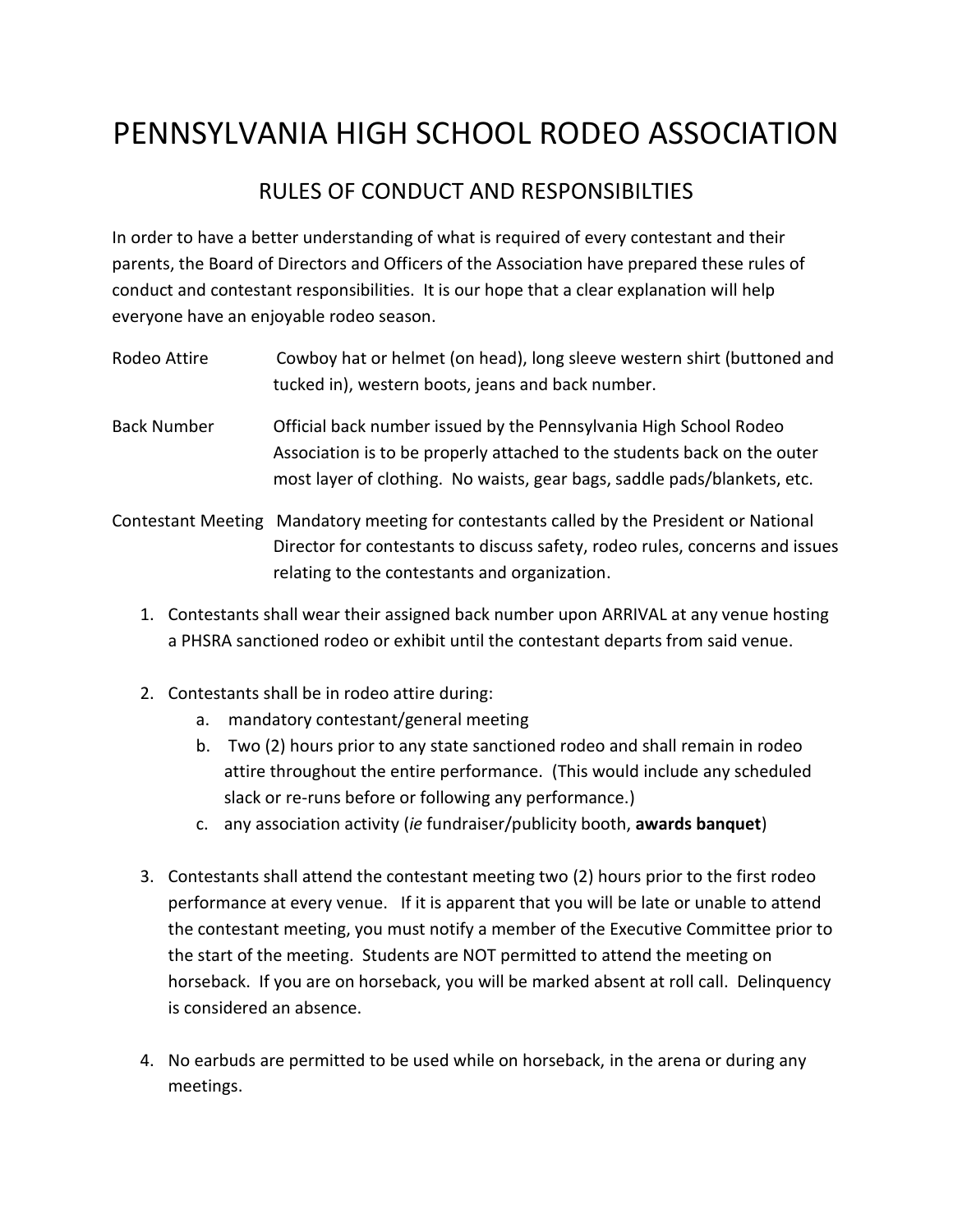- 5. Contestants will be responsible for all fees incurred in each rodeo event and mandatory fundraising approved by the board. The Association Fee (\$200) shall be provided to the Treasurer by November 30<sup>th</sup> of the current rodeo season. Failing to meet any of these requirements shall make the contestant ineligible to participate in any rodeo until the requirement is fulfilled. This is to include, but not limited to participation in the Pennsylvania State Farm Show rodeo and the PJHSRA/PHSRA State Finals.
- 6. Each student member is required to fulfill a minimum of 10 Rodeo Service Credits per rodeo season. Any credits (including any additional credits incurred through a violation) not fulfilled during the current rodeo season, will result in an additional Association fee of \$25 per unfulfilled credit. All student members must fulfill all financial obligations for each rodeo season. Failure to do so will eliminate the student from entering the PJSHRA/PHSRA State Finals of that year and make them ineligible for future membership until obligation is fulfilled.
- 7. A copy of the previous year's report card is to be submitted with each membership application for verification of current grade-level status only. Failure to comply will nullify the application.
- 8. Report cards/progress reports are due no later than December 1<sup>st</sup> 2018. Report cards may be emailed [\(phsrarodeo1@gmail.com\)](mailto:phsrarodeo1@gmail.com) or handed in person at any rodeo before the deadline. Report cards will be reviewed, and warnings will be given to participants failing courses. If a contestant does not provide a report card the contestant becomes ineligible to participate in PHSRA/PJHSRA rodeo until report card is received. Third marking period report cards must be turned in before competition at state finals. Each contestant must be passing 70% of their main courses to compete in state finals. Contestants that enter state finals and are not passing 70% of their main courses will be responsible for their entry fees if they do not call out. This is to include both the PJHSRA/PHSRA State Finals.
- 9. Contestants shall maintain a passing grade (letter value grade A, B, C or D) in all their courses.
- 10. Entries are to be given to the individual authorized by the Association on the date and time indicated. Contestant's first rodeo entries establish their entries for the entire year if no changes are made throughout the season.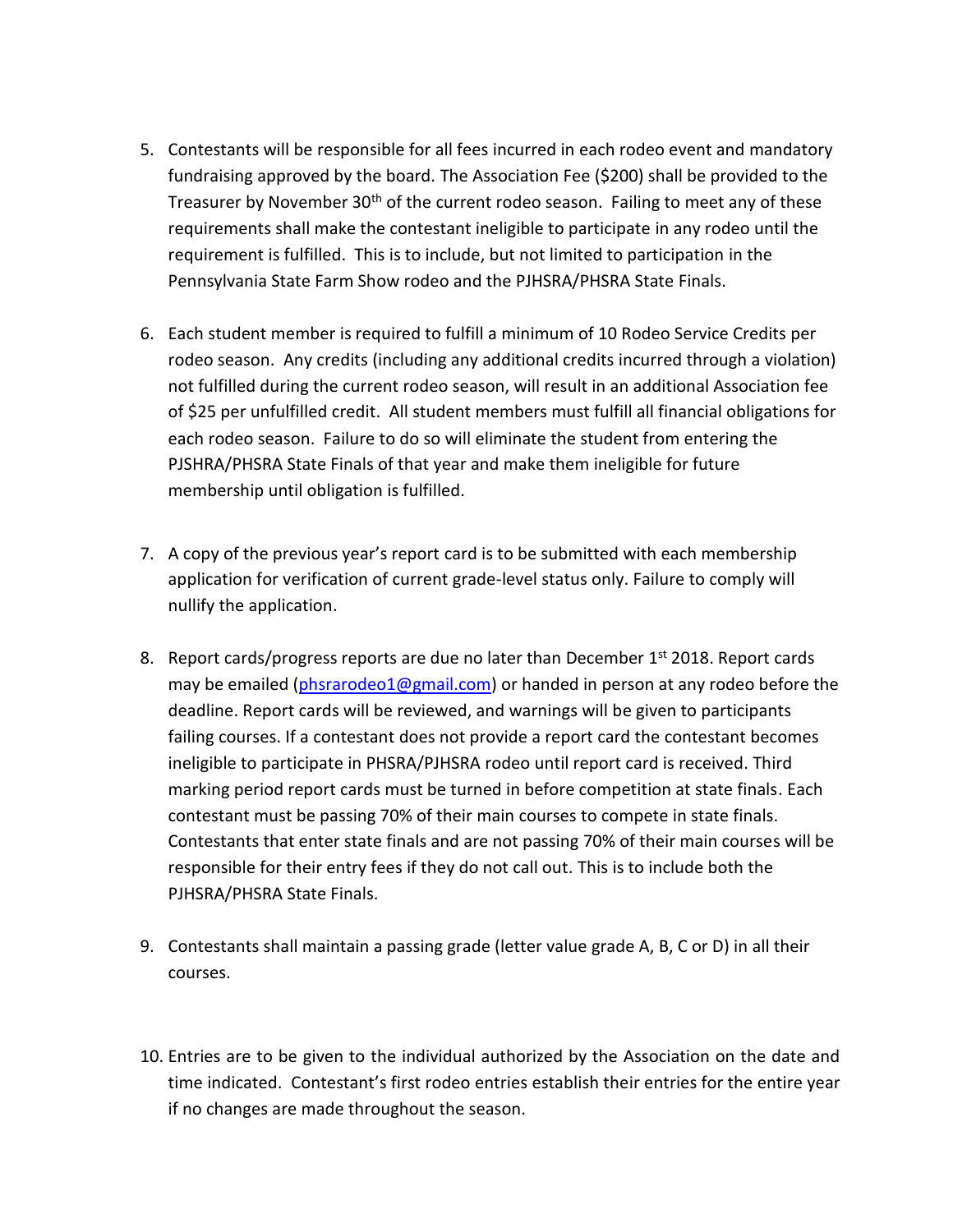- 11. A contestant must Call IN/OUT during specified times in order to make changes to their rodeo entry. If a contestant changes their entry for any rodeo, that change will establish their entries ongoing.
- 12. If a contestant misses Call IN/OUT during the indicated time, the contestant has **24 hours** from the close of entries to contact the President (must speak with the President, no messages). The contestant will be given the following options:
	- a. Contestant's entry is removed, added or changed pending justified reason for missing entry Call IN/OUT as determined by President
	- b. Contestant is entered the same as their last rodeo
	- c. Contestant may enter rodeo/make changes and incur a \$100 fine to their entry fees.
- 13. If a contestant is entered in a rodeo, does not Call OUT during designated time and does not attend/compete, the contestant is responsible to pay entry fees for event(s) entered for missed rodeo. At this point the contestant is considered OUT of any future rodeo(s) until they pay fees for missed rodeo and then Call IN during designated entry time to be entered.
- 14. If a contestant enters a rodeo but cannot attend, it is their responsibility to contact the rodeo secretary to "turn out" prior to the rodeo. All fees associated with their turn out will be charged to the individual unless the "turn out" is due to injury or illness to the contestant or horse. A written doctor or veterinarian excuse must be submitted within 7 days of the rodeo to be released of entry fee requirement. Failing to meet any of these requirements shall make the contestant ineligible to participate in any rodeo until the requirement is fulfilled. This is to include, but not limited to participation in the Pennsylvania State Farm Show rodeo and the PJHSRA/PHSRA State Finals.
- 15. A contestant may turn out of specific rodeo event(s) due to injury or illness with a doctor's note which specifies which events the contestant can/cannot participate in.
- 16. If a contestant turns out of any Rodeo due to injury or illness using a doctor's excuse, a doctor's release must be provided to resume competition.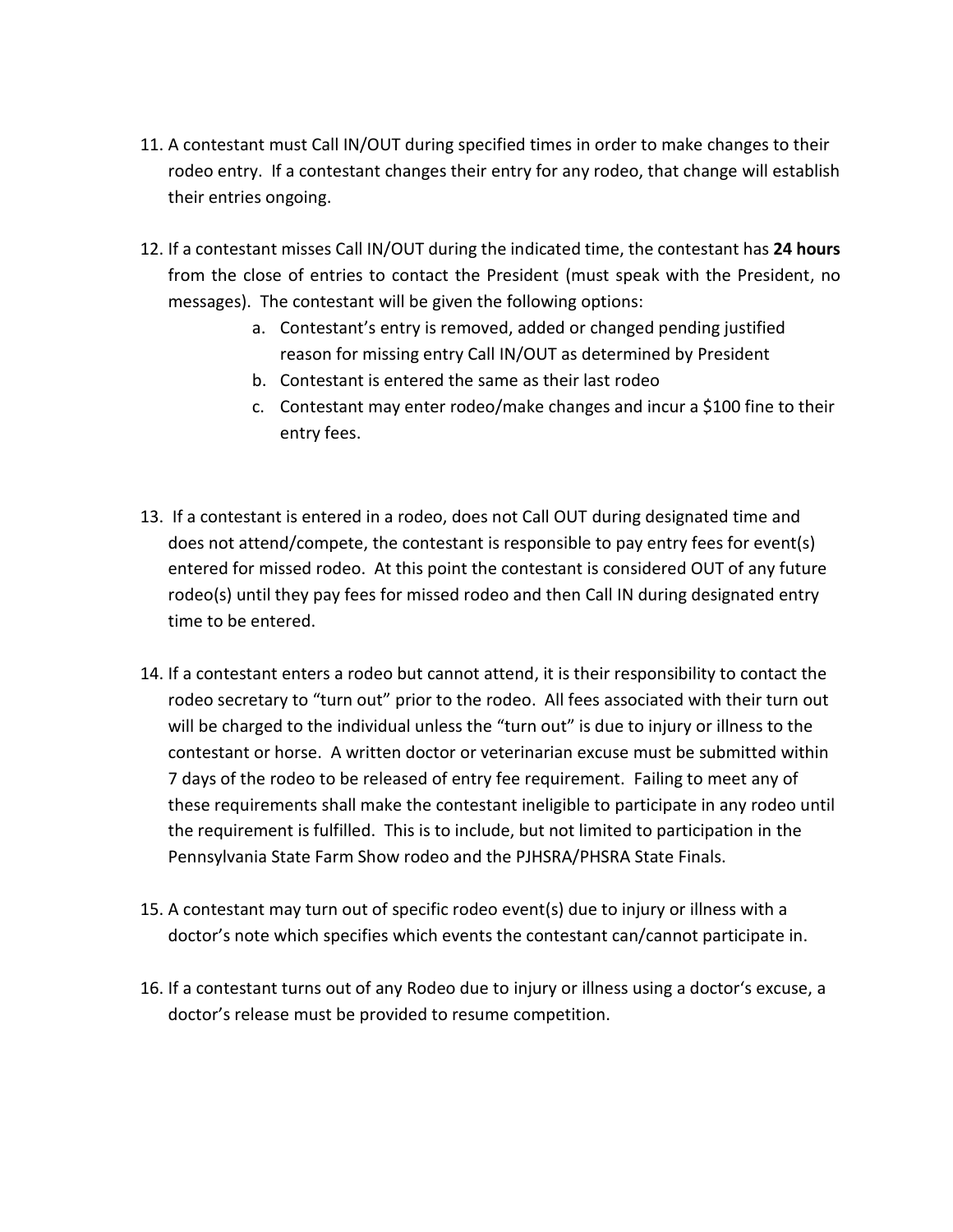- 17. Any type of misconduct, including but not limited to profanity, alcohol use, vaping or tobacco use by contestants or conduct detrimental to the association by words or actions will not be tolerated.
- 18. In addition to PHSRA sanctions, Law Enforcement will be contacted in the event there is any illegal activity.
- 19. Contestants and parents should display team support and good sportsmanship.
- 20. Contestants and parents should be available to assist in the rodeo, the Association and its operation.
- 21. Any abuse or mistreatment of any horse or animal will not be tolerated.
- 22. Any contestant who goes off pattern shall dismiss themselves from the arena at the time of the "off course." The contestant shall not continue to finish the pattern.
- 23. The curfew for all rodeo grounds is 11:00 PM.
- 24. All student members must meet all the standards of the code of conduct and fulfill all financial obligations for each rodeo season. Failure to do so will eliminate the student from entering the PJHSRA/PHSRA State Finals of that year and make them ineligible for future membership until obligation is fulfilled.
- 25. Contestant must participate in 60% of scheduled rodeos per event to be eligible for any state award(s) and/or association compensation (ie National Team funds). This percentage will be based on the total number of rodeos posted for the season schedule (not to include any additions during a rodeo season).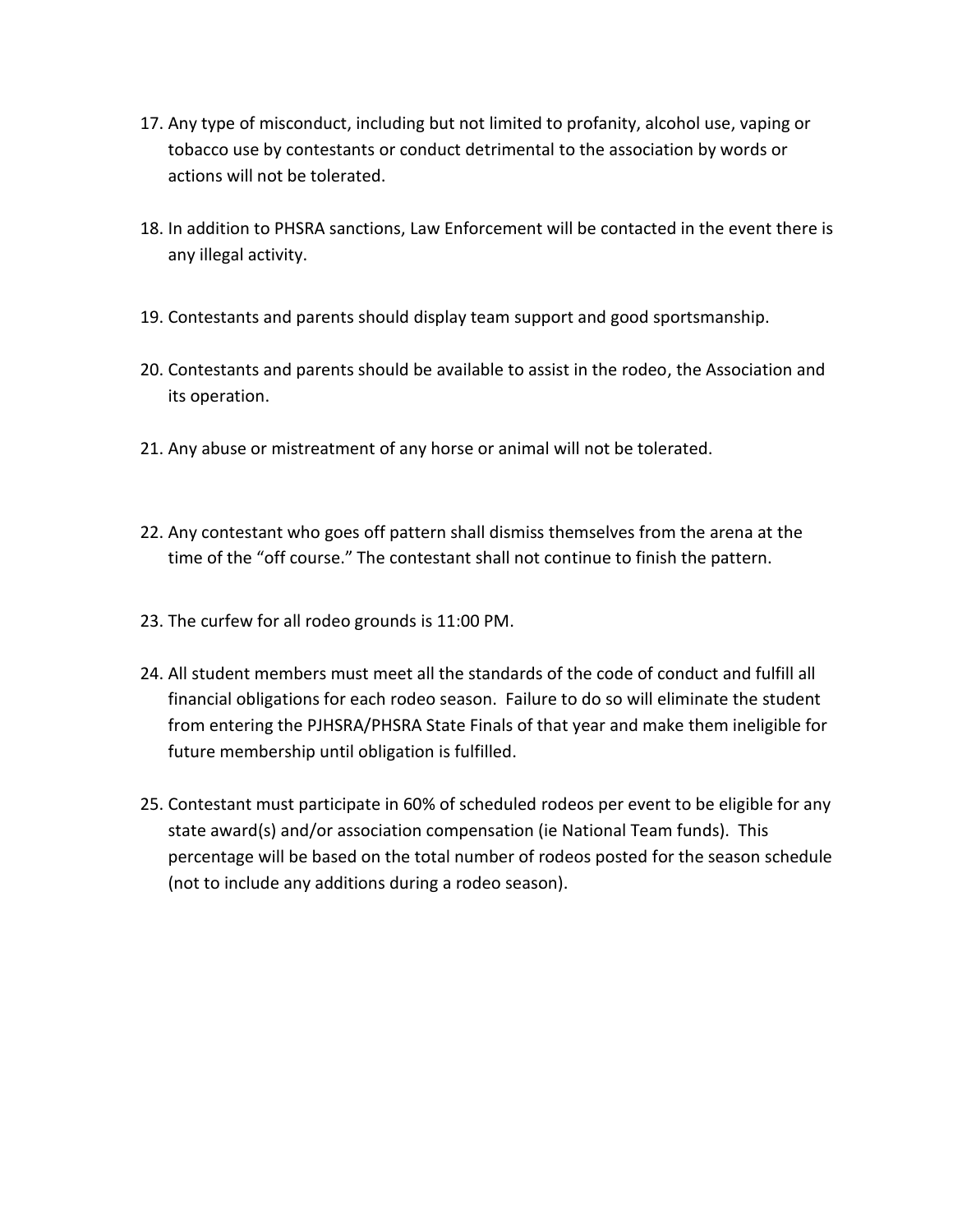Violations of any rules of NHSRA or PJHSRA/PHSRA, including the Rules of Conduct and Responsibilities, shall require the contestant to meet with the PHSRA Executive Committee whom shall have the authority to discipline the contestant based on the violation list below. If contestant feels that the punishment is excessive, they may request review of the matter by the full board of directors. Any decision made by a majority vote of the Board of Directors shall be final.

## **\*\*Violations\*\***

## 1<sup>st</sup> violation- 4 Additional Rodeo Service Credits

2<sup>nd</sup> violation- 8 Additional Rodeo Service Credits (addition to the 4 for first violation)

3<sup>rd</sup> violation- Contestant back number is pulled for the remainder of events in which they are entered for that performance and the next rodeo/performance. Contestant is still responsible for entry fees for events entered. If the 3<sup>rd</sup> violation occurs at the conclusion of a weekend (last rodeo performance), the contestant is not permitted to enter the next rodeo. It is the contestant's responsibility to Call OUT of the next rodeo as a result of the violation. If the contestant fails to Call OUT during designated time and does not attend do to violation, the contestant is responsible to pay entry fees for event(s) entered for missed rodeo. At this point the contestant is then considered OUT of any future rodeo(s) until fees are paid for the missed rodeo. The contestant can then Call IN during designated entry time for rodeo in which they are eligible to compete. Contestant is still responsible to complete any additional Service Credits incurred from the  $1<sup>st</sup>$  and  $2<sup>nd</sup>$  violation.